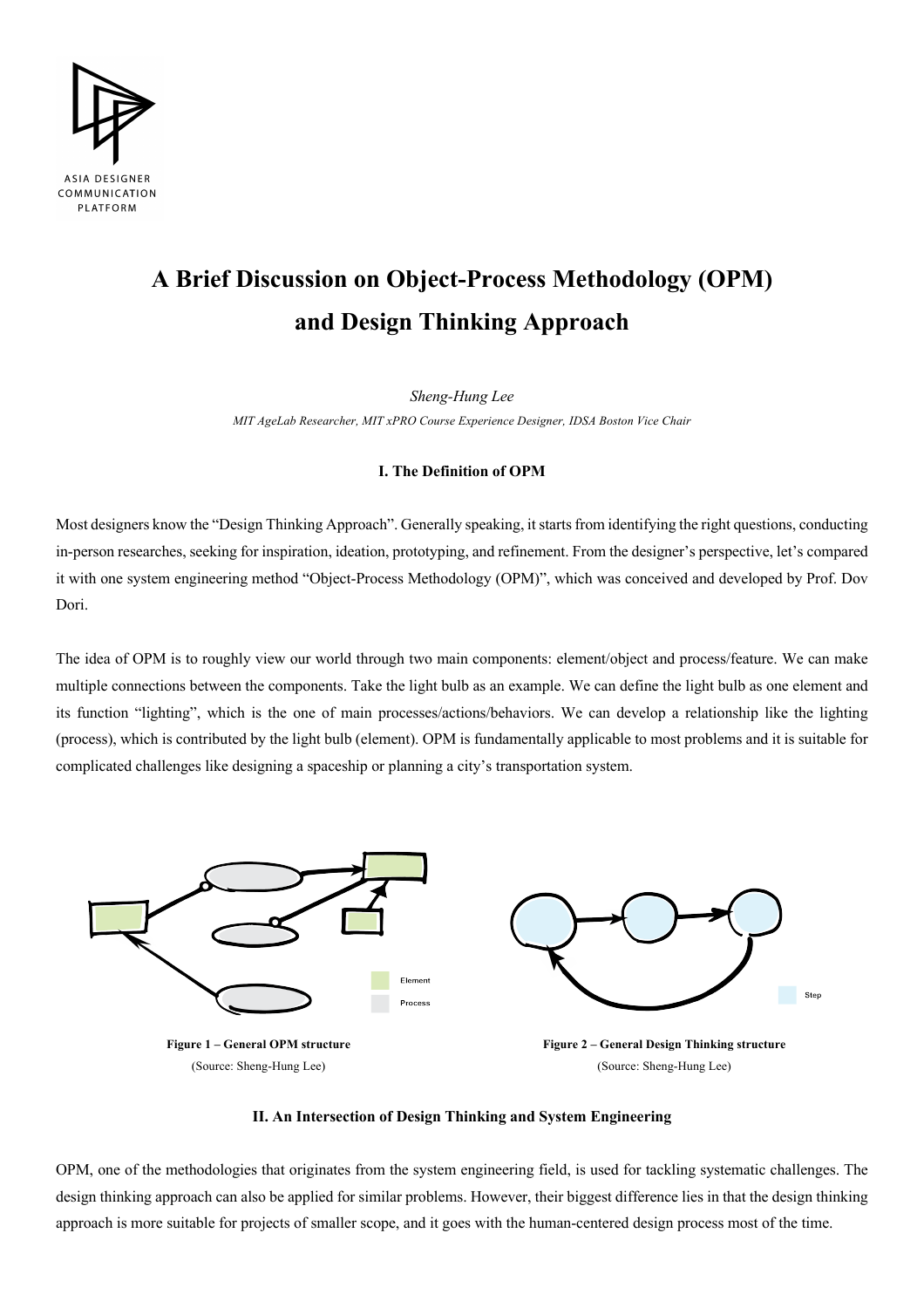Compared with OPM, the result of the design thinking approach is more foreseeable and predictable. In terms of time and cost, designers can easily apply the prototyping section which is one step of the design thinking approach to think and plan ahead. For most systematic problems such as rocket building and spaceship developing, it is relatively difficult to build the functional prototype before making any huge investment. Obviously, both methodologies have cons and pros respectively. It would be great to merge and combine their positive sides and eliminate their negative sides in order to get better prepared to solve some unknown challenges.

#### **III. The Challenges of Merging Design Thinking Approach and OPM**

How do we merge and combine both methodologies? It should work in theory but it is still in the experimental stage in reality. There are some commonalities, for example, the key stakeholders/partners and their relationship structure for both approaches still need to be identified. And the connections with the subjects/problems that the team is going to solve as well as conditions needed to solve them should also be identified. One of the differences is when creative talents apply one of the design thinking approaches — user journey map, the journey itself is actually based on the timeline.

In addition, in most scenarios, the OPM technical journey map is based on the process/function of the objects for differentiation. The reasonable way to test is to apply the two methods collectively on the real projects which contain macro systematic side and micro product-focus side to measure its quantitative and qualitative performance, process, efficiency, and result.



**Figure 3 – One of possibility creative structures of combining OPM and Design Thinking approach** (Source: Sheng-Hung Lee)

#### **IV. Creative Approach to Solving Systematic Challenges in the Future**

In the near future, creative talents with multi-disciplinary backgrounds will face the major social or universal challenges that are much more sophisticated and complicated than ever. We are not only considering the product design itself, the service design around the product and the experience design, but also need to build an adaptive platform and dynamic organization structure to find a new balance. The spectrum of the challenges starts from a single point of a problem that extends to a serious of problems surrounded by a set of problems, and then become system-related problems that tie all relevant elements.

Ultimately, it is all about a mindset shift. When creative talents face new challenges, we do not just think outside the box. We need to think without the box and to form our own box, meaning our own version of limitation and a new standard, in order to make a significant paradigm shift.